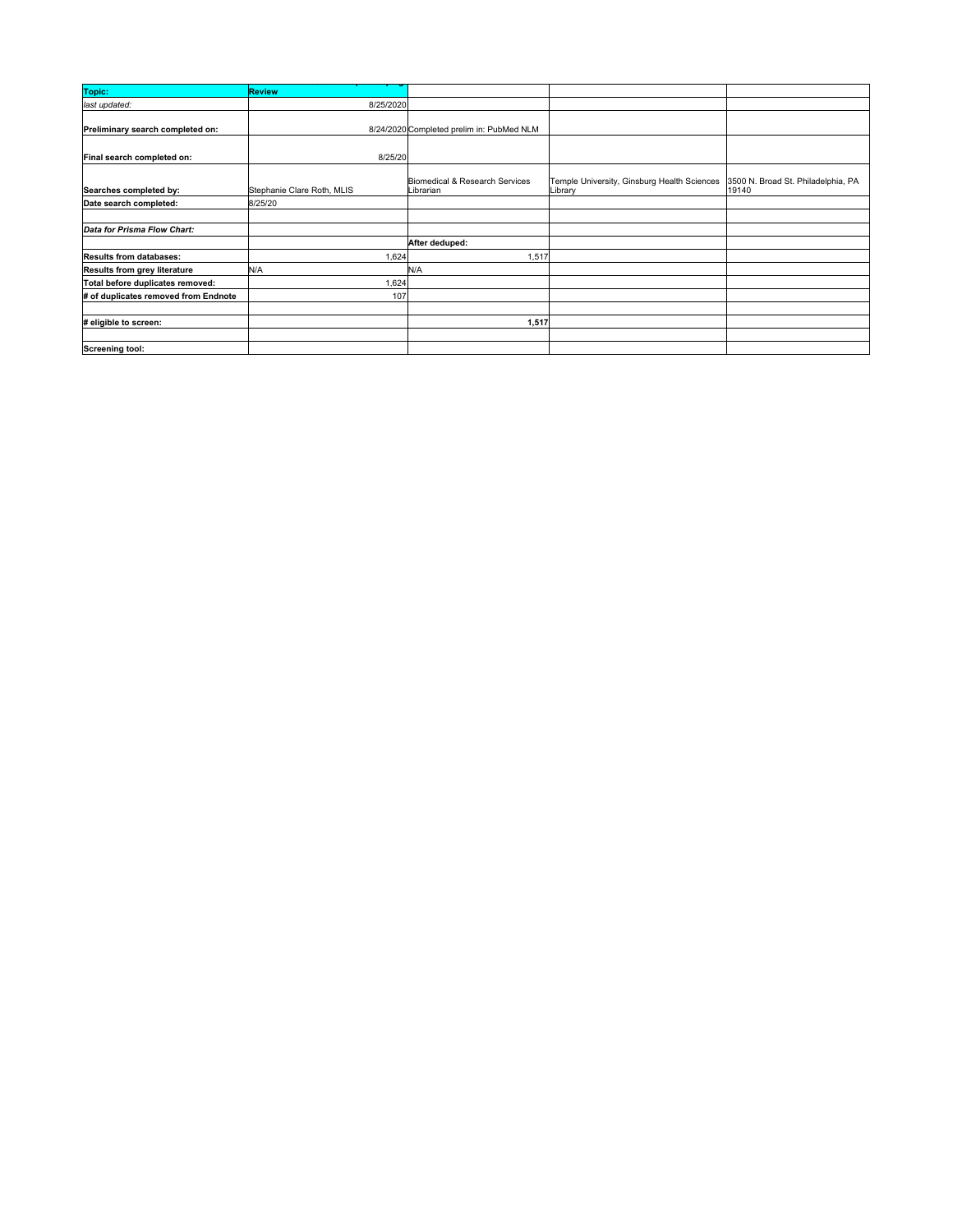**Database: PubMed (NLM) Date limits used: Date limit 2005 to present Date last searched: Search Strategy: 8/25/2020**

("Intellectual disabil\*"[tiab] OR "learning disabil\*"[tiab] OR "cognitive disabil\*"[tiab] OR metacognition\*[tiab] OR autism\*[tiab] OR "developmental disabil\*"[tiab] OR "autism spectrum disorder\*"[tiab] OR "Intellectual Disability"[MeSH] OR "Learning Disabilities"[Mesh] OR "Metacognition"[Mesh] OR "Autism Spectrum Disorder"[Mesh] OR "Cognition"[Mesh] OR IDD[tiab] OR "intellectual developmental disabil\*"[tiab] OR "Developmental Disabilities"[Mesh] OR "developmental disabilit\*"[tiab] OR "developmental disorder\*"[tiab]) AND ((technolog\*[tiab] OR "Technology"[Mesh] OR virtual\*[tiab] OR "Self-Help Devices"[Mesh] OR "self help devic\*"[tiab] OR "cognitive support tech\*"[tiab] OR "portable electronic\*"[tiab] OR "portable devic\*"[tiab] OR "adaptive tech\*"[tiab] OR zoom\*[tiab] OR online\*[tiab] OR "Online Systems"[Mesh] OR "Online Social Networking"[Mesh] OR "Education, Distance"[Mesh] OR "Internet-Based Intervention"[Mesh] OR "Computers, Handheld"[Mesh] OR skype\*[tiab] OR ipad\*[tiab] OR iphone\*[tiab] OR tablet\*[tiab] OR smartphone\*[tiab] OR "Smartphone"[Mesh] OR "Computers, Handheld"[Mesh] OR "Videoconferencing"[Mesh] OR web[tiab] OR "web conferenc\*"[tiab] OR "handheld devic\*"[tiab] OR video\*[tiab] OR "assistive tech\*"[tiab] OR mobil\*[tiab] OR internet\*[tiab] OR "Internet"[Mesh] OR computer\*[tiab] OR wireless\*[tiab] OR digital\*[tiab] OR telecommunic\*[tiab] OR videoconferenc\*[tiab] OR "communication tech\*"[tiab] OR softwar\*[tiab] OR tech\*[tiab] OR app[tiab] OR "mobile app\*"[tiab] OR "Mobile Applications"[Mesh])) AND ((("inclusive research\*"[tiab] OR "participatory research\*"[tiab] OR "participatory action research\*"[tiab] OR "social participat\*"[tiab] OR (support\*[tiab] AND learn\*[tiab]) OR "community-based"[tiab] OR "community-based participatory research\*"[tiab] OR "Community-Based Participatory Research"[MeSH]))) AND (2005:2020[dp])

**Results: 1,024**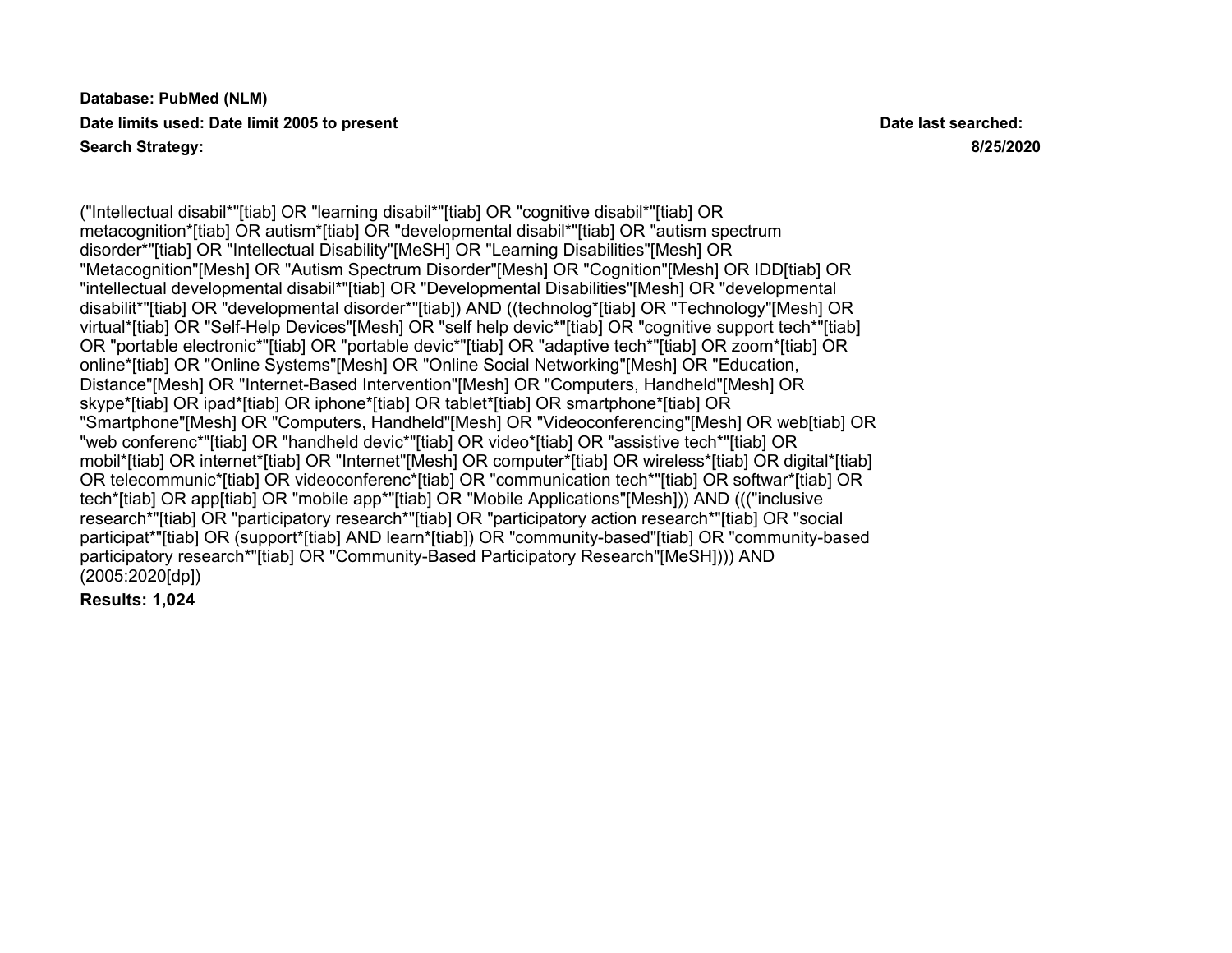**Database name: ERIC (Ebscohost) Search Strategy:**

S1

S2

S3 S4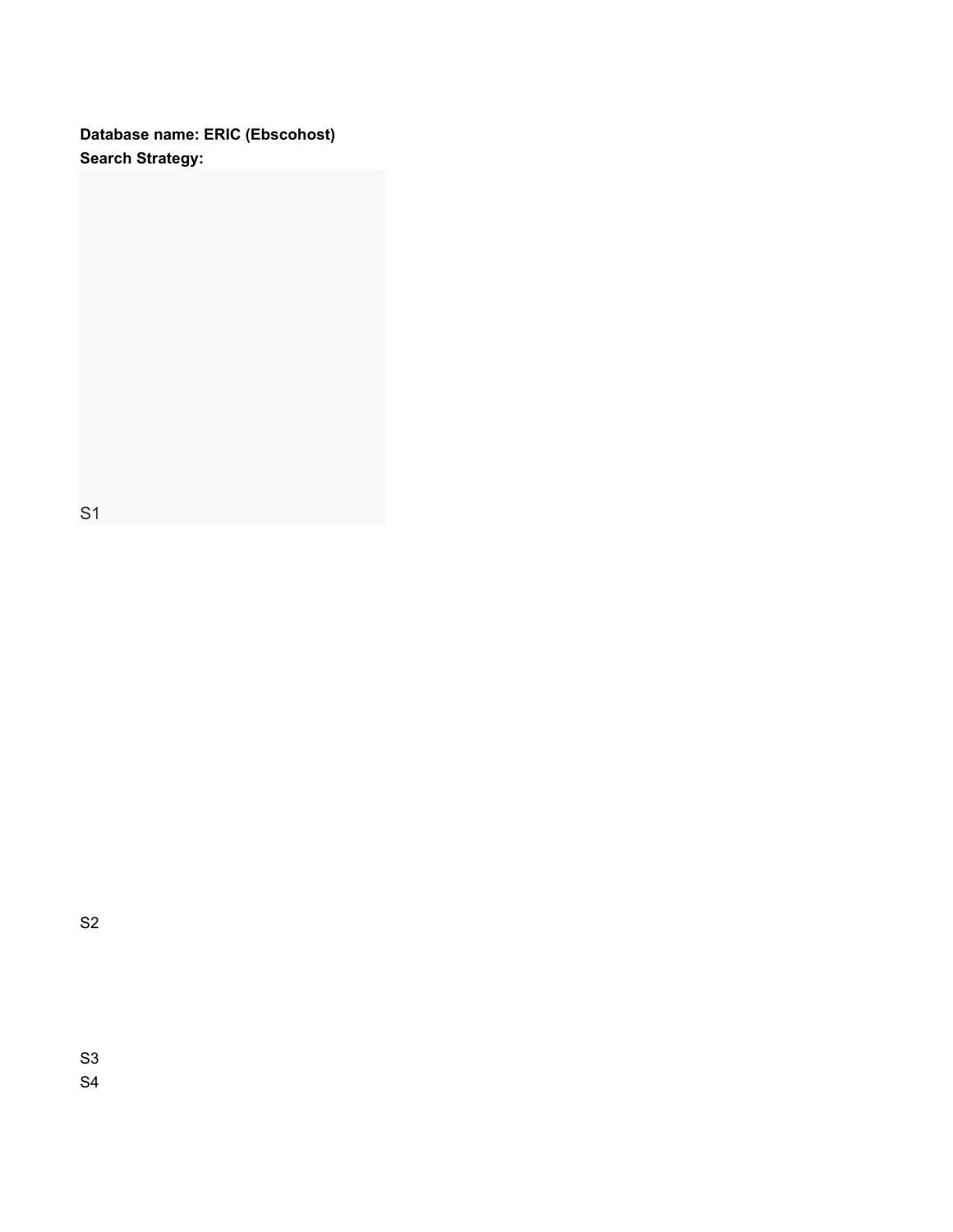limits used: Date limit 2005 to Present **Results: 390**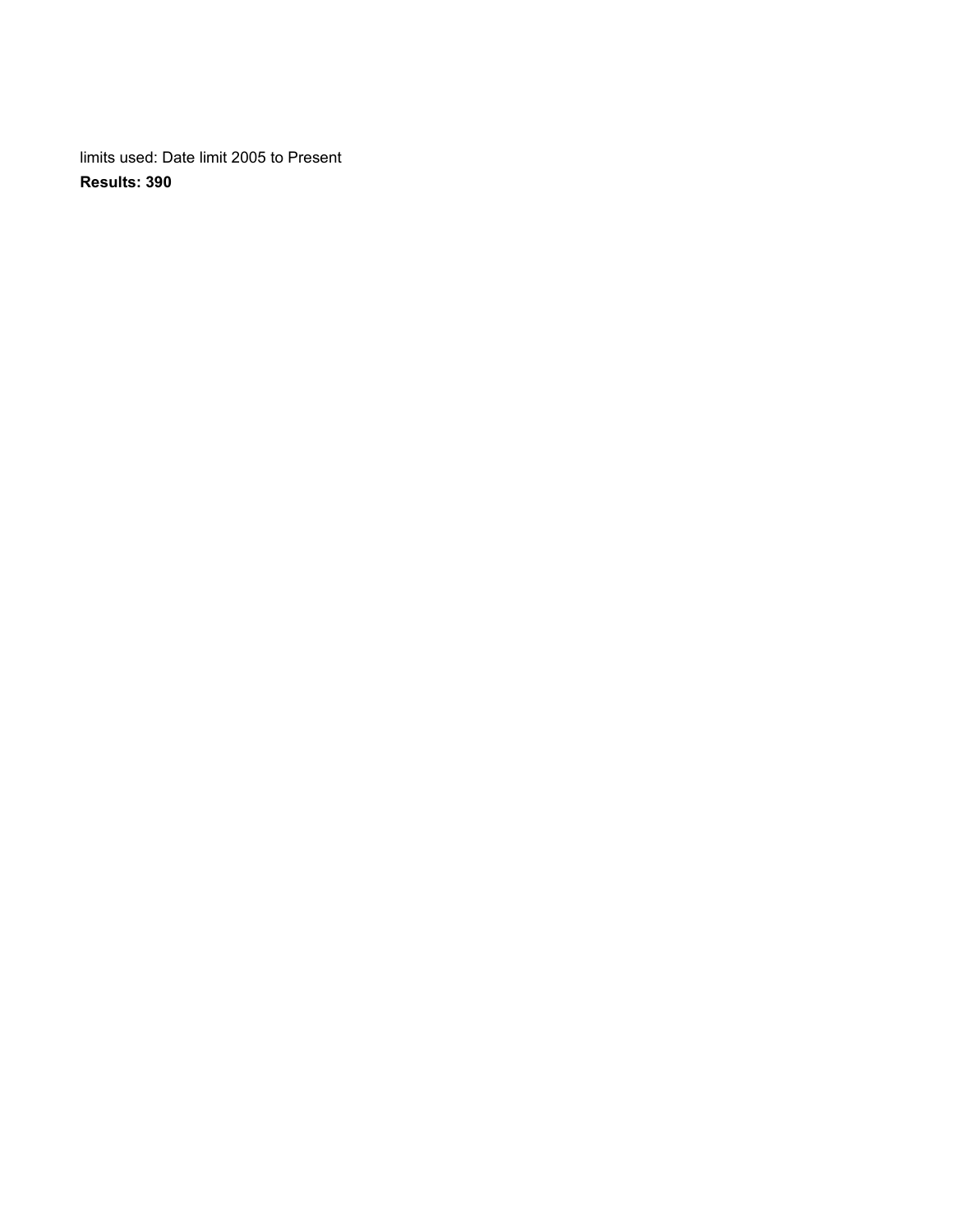TI ("Intellectual disabil\*" OR "learning disabil\*" OR "cognitive disabil\*" OR metacognition\* OR autism\* OR "developmental disabil\*" OR "autism spectrum disorder\*" OR "Intellectual Disability" OR OR IDD OR "intellectual developmental disabil\*" OR "developmental disabilit\*" OR "developmental disorder\*) OR AB ("Intellectual disabil\*" OR "learning disabil\*" OR "cognitive disabil\*" OR metacognition\* OR autism\* OR<br>" "developmental disabil\*" OR "autism spectrum disorder\*" OR<br>"both" or "portable electronic" or "portable device" or "adaptive" or "portable device" "Intellectual Disability" OR OR IDD OR "intellectual developmental" disabil\*" OR "developmental disabilit\*" OR "developmental disorder\*)<br>OR OR WALL WOR DE WE OR (DE "Autism" OR DE "Pervasive Developmental Disorders" OR DE "Developmental Disabilities" OR DE "Intellectual Disability" OR DE "Down Syndrome" OR DE "Mild Intellectual Disability" OR DE<br>"identity" or the communication technology of the communication technology of the communication technology in "Moderate Intellectual Disability" OR DE "Severe Intellectual Disability" OR DE "Learning Disabilities" OR DE "Metacognition")<br>"cognitive" or portable electronic portable electronic portable sont OR "adaptive tech\*" OR zoom\* OR OR skype\* OR ipad\* OR iphone\* OR tablet\* OR smartphone\* OR web OR "web conferenc\*" OR "handheld devic\*" OR video\* OR "assistive tech\*" OR mobil\* OR internet\* OR computer\* OR wireless\* OR digital\* OR telecommunic\* OR videoconferenc\* OR "communication tech\*" OR softwar\* OR tech\* OR app OR "mobile app\*" OR online\*) OR ( DE "Electronic Learning" OR DE "Internet" OR DE "Online Social Networks" OR DE "Virtual Universities" OR DE "Computers" OR DE "Laptop Computers" OR DE "Handheld Devices" OR DE "Technology" OR DE "Technology Education" OR DE "Computer Uses in Education" OR DE "Computer Assisted Instruction" OR DE "Computer Assisted Testing" OR DE "Computer Managed Instruction" OR DE "Integrated Learning Systems" OR DE "Online Courses" OR DE "Virtual Classrooms" OR DE "Virtual Universities" OR DE "Web Based Instruction" OR DE "Internet" DE "Educational Technology" OR DE "Instructional Systems" OR DE "Performance Technology" OR DE "Video Technology" OR DE "Interactive Video" OR DE "Video Equipment" OR DE "Assistive Technology" OR DE "Sensory Aids" OR DE "Videoconferencing" OR DE "Electronic Learning" OR DE "Telecommunications" OR DE "Computer Mediated Communication" OR DE "Teleconferencing" OR DE "Telecourses" OR DE "Online Systems" OR DE "Interactive Video" action research\*" OR "social participat\*" OR (support\* N/3 learn\*) OR community-based OR "community-based participatory research\*" OR (skill n/8 disabil\*)) OR AB ("inclusive research\*" OR "participatory research\*" OR "participatory action research\*" OR "social participat\*" OR (support\* n/3 learn\*) OR community-based OR "community-based participatory research\*" OR (skill n/8 disabil\*)) OR DE "Action Research" OR (DE "Prompting" OR DE "Instruction")

S1 AND S2 AND S3 (Limiters - Publication Year: 2005-2020)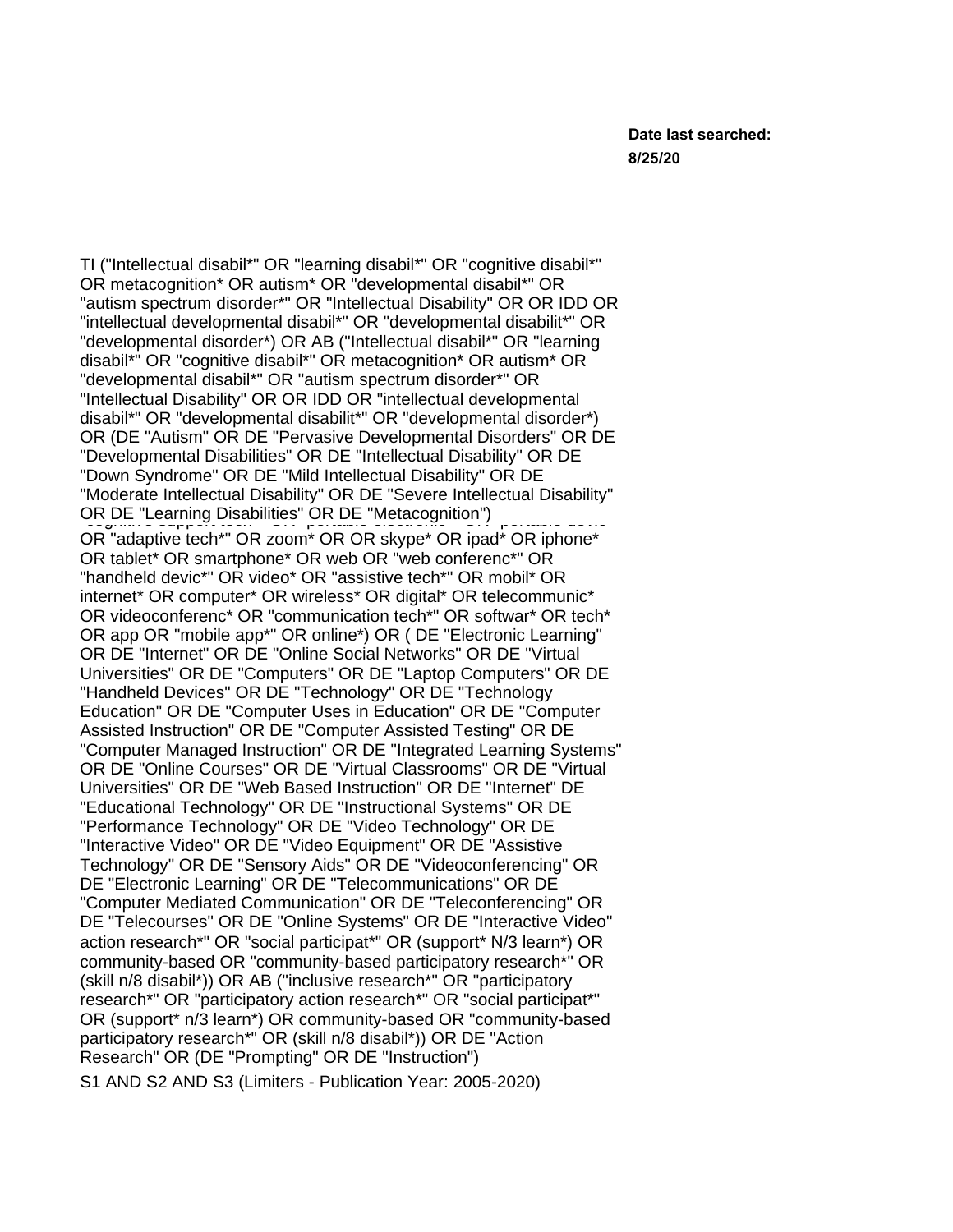**Database name: PsycInfo (Ebscohost) Search Strategy:**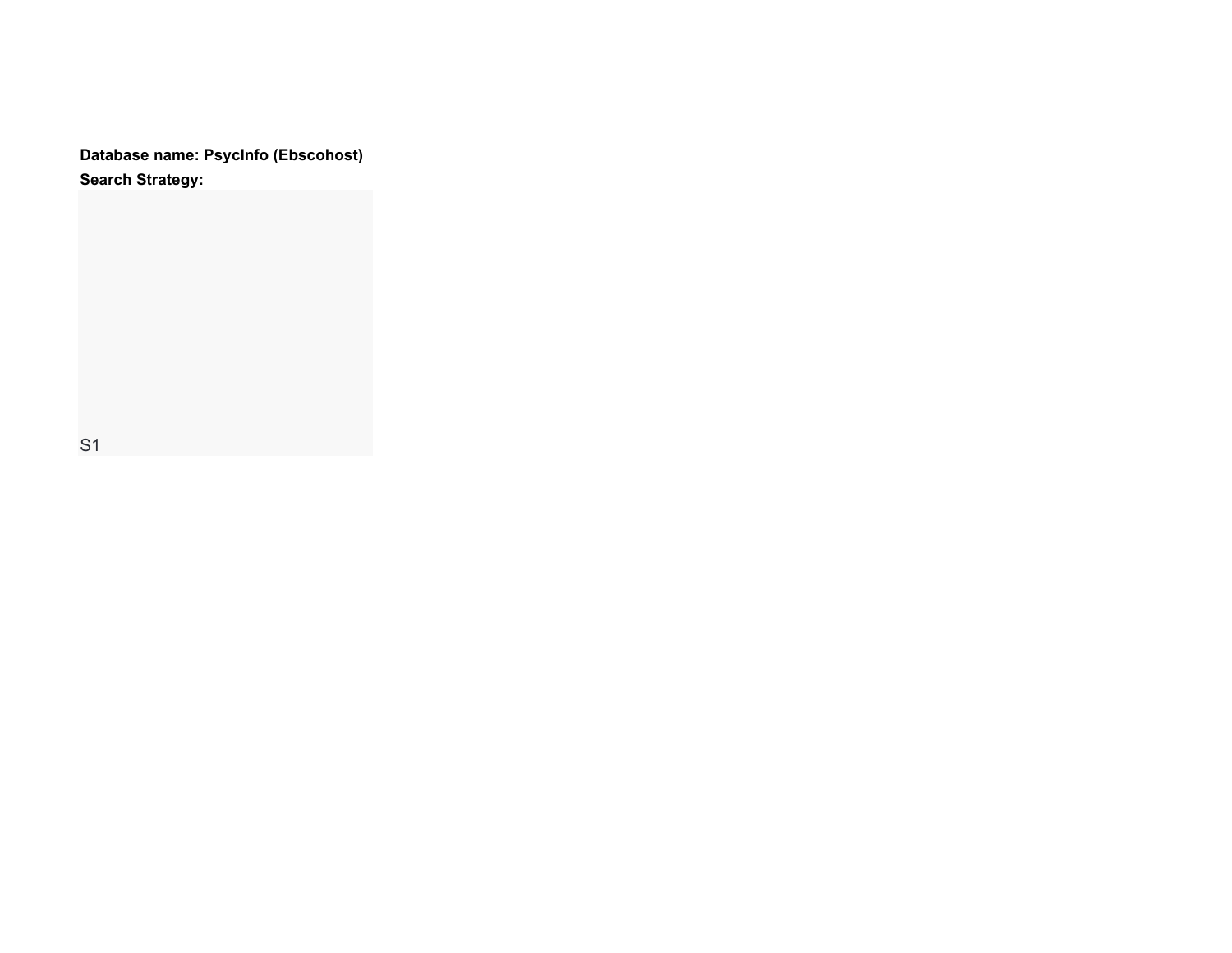S2

S3

S4

limits used: Date limit 2005 to Present **Results: 210**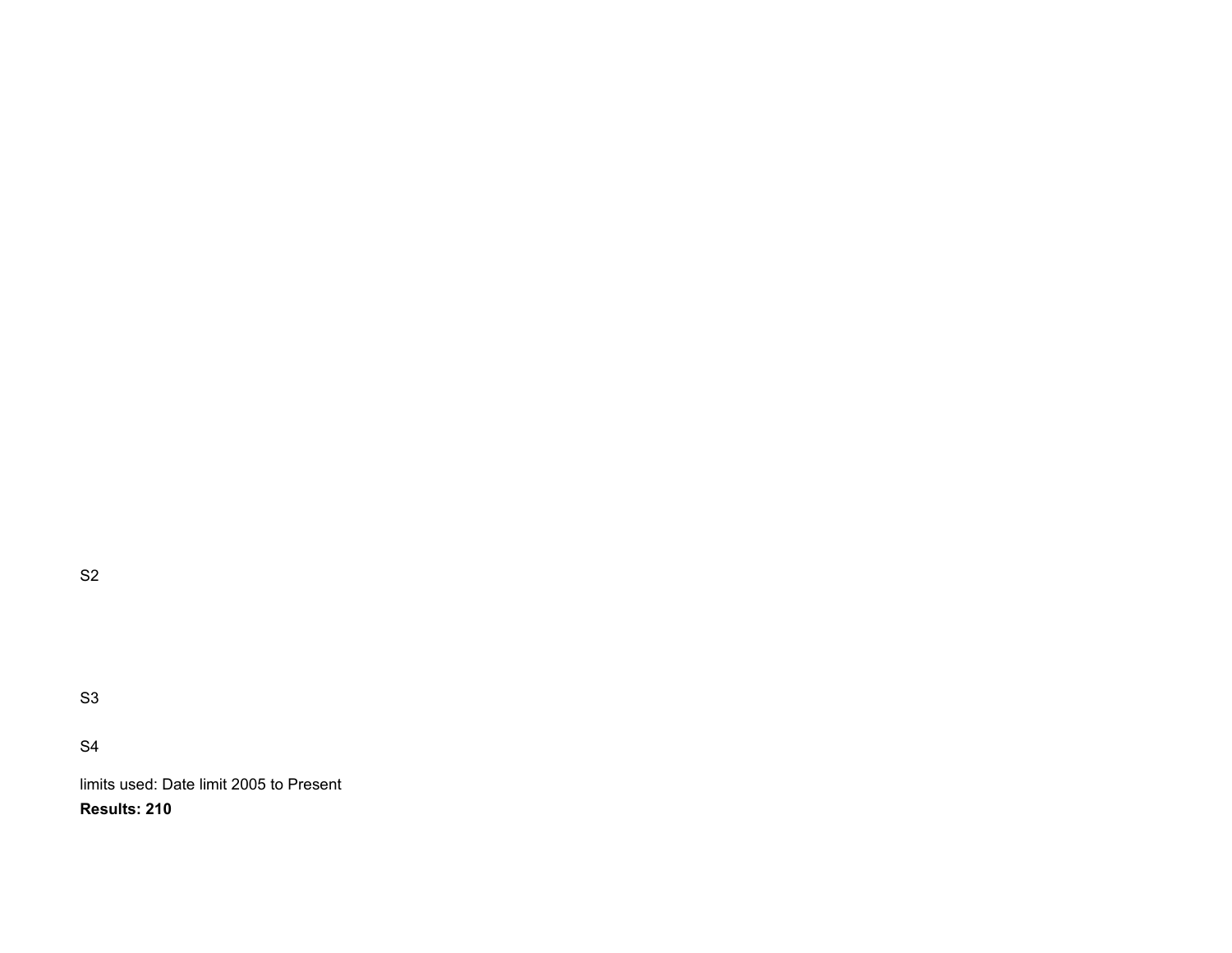**Date last searched: 8/25/20**

TI ("Intellectual disabil\*" OR "learning disabil\*" OR "cognitive disabil\*" OR metacognition\* OR autism\* OR "developmental disabil\*" OR "autism spectrum disorder\*" OR "Intellectual Disability" OR OR IDD OR "intellectual developmental disabil\*" OR "developmental disabilit\*" OR "developmental disorder\* OR (intellect\* n/8 perform\*) OR AB ("Intellectual disabil\*" OR "learning disabil\*" OR "cognitive disabil\*" OR metacognition\* OR autism\* OR "developmental disabil\*" OR "autism spectrum disorder\*" OR "Intellectual Disability" OR OR IDD OR "intellectual developmental disabil\*" OR "developmental disabilit\*" OR "developmental disorder\* OR (intellect n/8 perform\*)) OR (DE "Learning Disabilities" OR DE "Learning Disorders" OR Metacognition OR "Autism Spectrum Disorder" OR DE "Intellectual Development Disorder" OR DE "Autism Spectrum Disorders" OR DE "Cognition" OR DE "Developmental Disabilities")